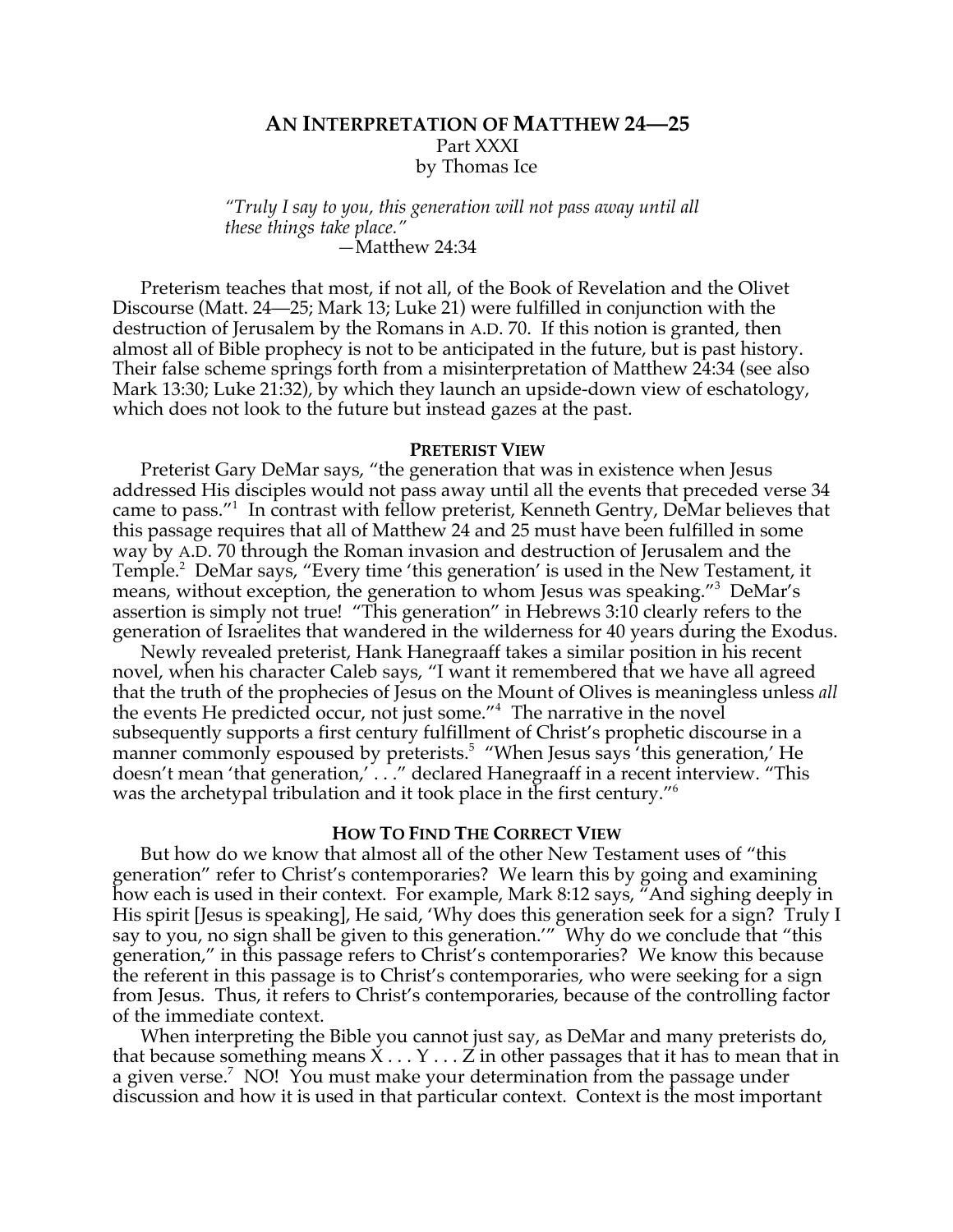factor in determining the exact meaning or referent under discussion. $^8$  That is how one is able to realize that most the other uses of "this generation" refer to Christ's contemporaries.

Matthew 23:36 says, "Truly I say to you, all these things shall come upon this generation." To whom does "this generation" refer? In this context, "this generation" refers to Christ's contemporaries because of contextual support. "This generation" is governed or controlled grammatically by the phrase "all these things." All these things refer to the judgments that Christ pronounces in Matthew 22—23. We should now realize that in each instance of "this generation," the use is determined by what it modifies in its immediate context. The scope of use of every occurrence of this generation is determined in the same way.

The same is true for Hebrews 3:10, which says, "Therefore I was angry with this generation." "This generation" is governed or controlled grammatically by the contextual reference to those who wandered in the wilderness for forty years during the Exodus.

### **THE CORRECT VIEW**

Now why does "this generation" in Matthew 24:34 (see also Mark 13:30; Luke 21:32), not refer to Christ's contemporaries? Because the governing referent to "this generation" is "all these things." Since Jesus is giving an extended prophetic discourse of future events, one must first determine the nature of "all these things" prophesied in verses 4 through 31 to know what generation Christ is referencing. Since "all these things" did not take place in the first century then the generation that Christ speaks of must be future. Christ is saying that the generation that sees "all these things" occur will not cease to exist until all the events of the future tribulation are fulfilled. Frankly, this is both a literal interpretation and one that was not fulfilled in the first century. Christ is not ultimately speaking to His contemporaries, but to the generation to whom the signs of Matthew 24 will become evident. Dr. Darrell Bock concurs:

What Jesus is saying is that the generation that sees the beginning of the end, also sees its end. When the signs come, they will proceed quickly; they will not drag on for many generations. It will happen within a generation. . . . The tradition reflected in Revelation shows that the consummation comes very quickly once it comes. . . . Nonetheless, in the discourse's prophetic context, the remark comes after making comments about the nearness of the end *to certain signs.* As such it is the issue of the signs that controls the passage's force, making this view likely. If this view is correct, Jesus says that when the signs of the beginning of the end come, then the end will come relatively quickly, within a generation.<sup>9</sup>

Preterists have *reversed* the interpretative process by declaring first that "this generation" *has* to refer to Christ's contemporaries, thus all these things had to be fulfilled in the first century. When one points out that various events in Matthew 24 were not fulfilled, preterists merely repeat their mantra of "this generation," saying that all these things had to be fulfilled in the first century. In fact, when one compares the use of "this generation" at the beginning of the Olivet Discourse in Matthew 23:36 (which is an undisputed reference to A.D. 70) with the prophetic use in Matthew 24:34, a contrast seems obvious. Jesus is contrasting the *deliverance* for Israel in Matthew 24:34 with the predicted *judgment* of Matthew 23:36.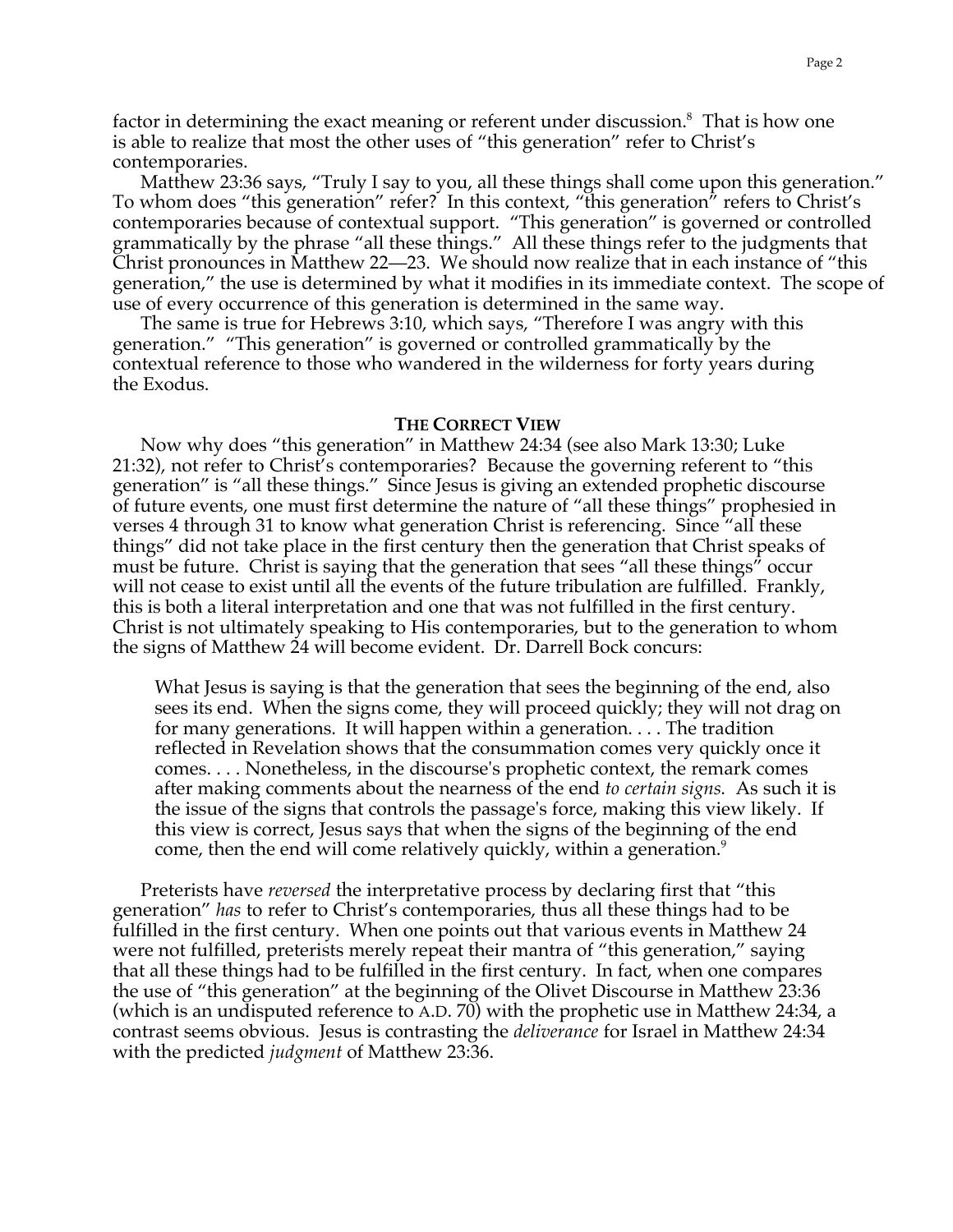I do not think that any of the events in Matthew 24:4-31 occurred in the first century. I have shown in earlier commentary on Matthew 24:4–31 that none of these events took place in the past, thus, this is still a future time to which our Lord envisions.

#### **PROPHETIC PERSPECTIVE**

It is common for preterists to speak of what they call "audience relevance." By this, preterists believe that since the New Testament was written in the first century then it has to relate directly to the original audience. "The original audience factor cannot be overlooked; the message of Revelation must be relevant to them,"<sup>10</sup> proclaims Dr. Kenneth Gentry. "With the particularity of the audience emphasized in conjunction with his message of the imminent expectation of occurrence of the events," continues Dr. Gentry, "I do not see how preterism of some sort can be escaped."<sup>11</sup> The same logic is often applied to the Olivet Discourse. E. B Elliott rightly notes, "Not a vestige of testimony exists to the fact of such an understanding."<sup>12</sup> Such a notion is pure assumption and if actually true would render it impossible for Scripture to provide a prophetic statement beyond the generation (40 years) that received the prediction.

I believe that Jesus uses the phrase "this generation" in Matthew 24:34 as a tool of literary emphasis. As noted earlier, Jesus is contrasting the *deliverance* for Israel in Matthew 24:34 with the predicted *judgment* of Matthew 23:36, based upon the varied responses of two different generations of Israelites. This provides the basis for Christ's contrast of the two generations—the first generation unbelieving while the final one is trusting.

The future sense of "this generation" in a judgment context sets a precedence for its interpretation in contexts that are both judicial and eschatological. If the desolation experienced by "this generation" in Matthew 23:36 can be understood as a future fulfillment that came some 40 years later, it should not be a problem to understood the Tribulation judgment as a future fulfillment that will come on the generation that will experience it at the end of the age. However, the difference is not simply a span of time, but the nature of that time as eschatological. For the "this generation" of Matthew 24:34, Mark 13:30, and Luke 21:32, "all these things" (Matthew 24:34; Mark 13:30; Luke 21:28) must refer contextually to the events of the "Great Tribulation," the conclusion of "the times of the Gentiles," the coming of Christ in glory, and the regathering and redemption of Israel, all of which are not only declared to be future by Jesus at the time of speaking (Mark 13:23), but also cast in typical eschatological language (for example, "end of the age," "such as not occurred since the beginning of the world until now, *nor ever* shall," "powers of the heavens will be shaken").<sup>13</sup>

Instead of audience relevance, it important to know the prophetic relevance from which a prophecy is given. This means that sometimes a prophetic revelation is spoken from the timeframe of when a prophecy will take place. Such is often the case in Revelation (for example 21:9–10). John is often shown a vision of the future and thus he speaks from the perspective as if those future events were taking place at the time in which he is observing them and writing them down. Jesus is speaking in His Olivet Discourse in verse 34 of Matthew from the timeframe of a still future time and is saying "this generation."